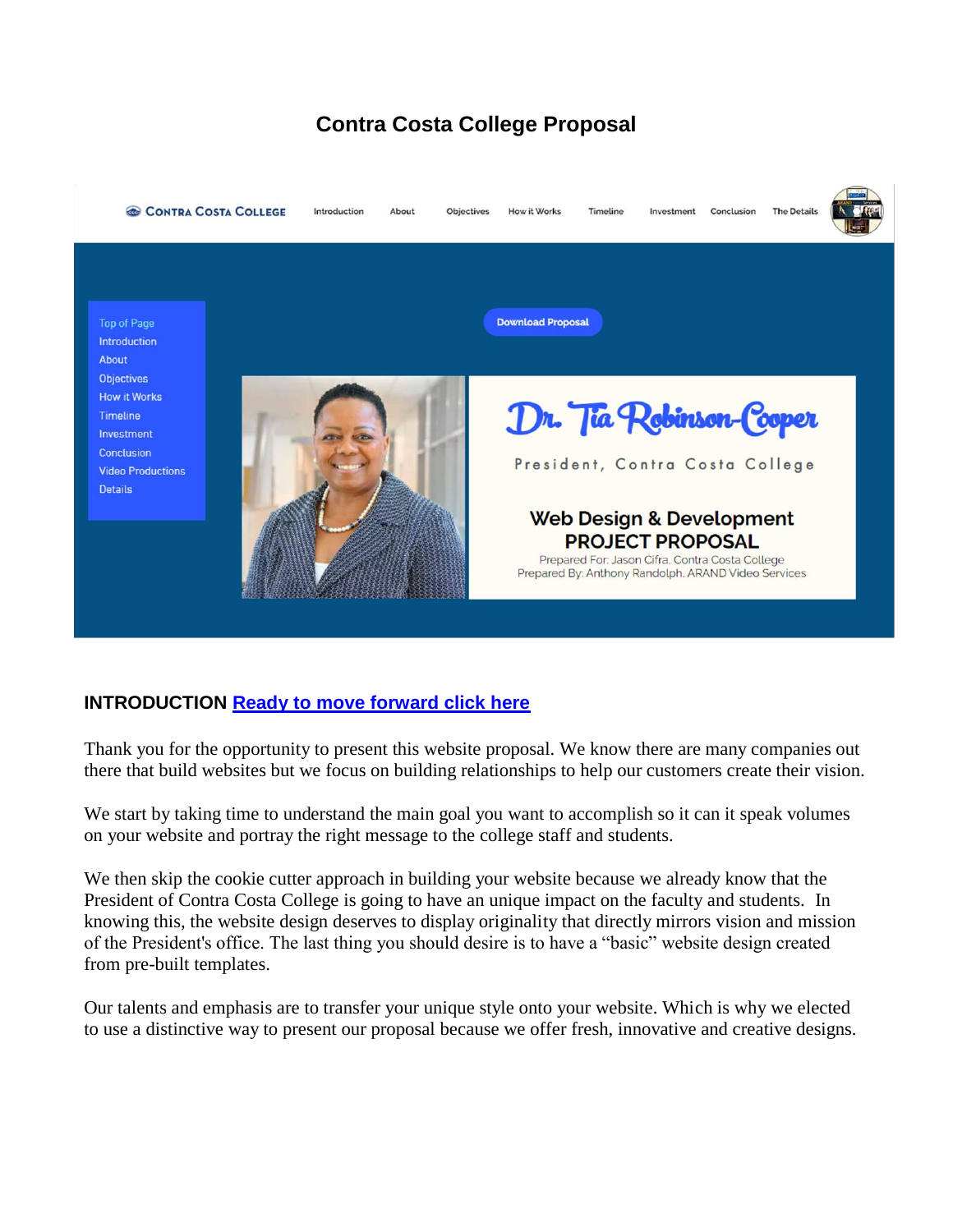This allows you to envision your website, see your available options, and get excited about how your site will look in the beginning state before you unveil it to the world. Our goal is to "Wow You" so the website will convey the essence and characteristics of the President.

**About Our Company [ARAND Video Services](http://www.arandvideo.net/) creates compelling designs for a wide variety of** businesses and we are a full service graphic designer, web development and content creation company.

Over the years, we have grown from a small team, to a collaborative design, multimedia and marketing studio. We are strong advocates for developing a clean and functional user experience, on top of beautiful designs that bring out the best in our clients.

Our goal at [ARAND Video Services](http://www.arandvideo.net/) is to exceed our customer expectations that is different from average designs.

Our clients' satisfaction is what keeps us moving and we are committed to helping you brand your company services so you can stand out from your competitors.

# **Project Objectives**

We are pleased to submit a proposal for website design and development.

Increasingly, users are visiting websites on mobile devices with a wide range of screen sizes. We design all of our websites with mobile-responsiveness in mind. *Your website will be created to adapt and scale to any device, just like this proposal!* 

Your Scope of work includes the following:

- 1. President's bio
- 2. President's written initial opening statement
- 3. Media photos, photo galleries, and embedded video
- 4. Free 3-minute video [\(see video productions\)](https://www.arandvideo.net/video-productions)
- 5. Contact form(s)
- 6. Multilingual translation
- 7. A feature blog or newsletter
- 8. List of other leadership or staff

9. Other features could include a news section, forms, list of publications, schedule of events, other statements.

# **Scope of Work:**

- Custom designed mobile-responsive website to match your branding and represent the positive experience of working within your college.
- Inviting call-to-action buttons that direct visitors to visualize your message or contact you for more information.
- Build in time to make changes, or updates monthly, quarterly or annually based on a pre-defined schedule.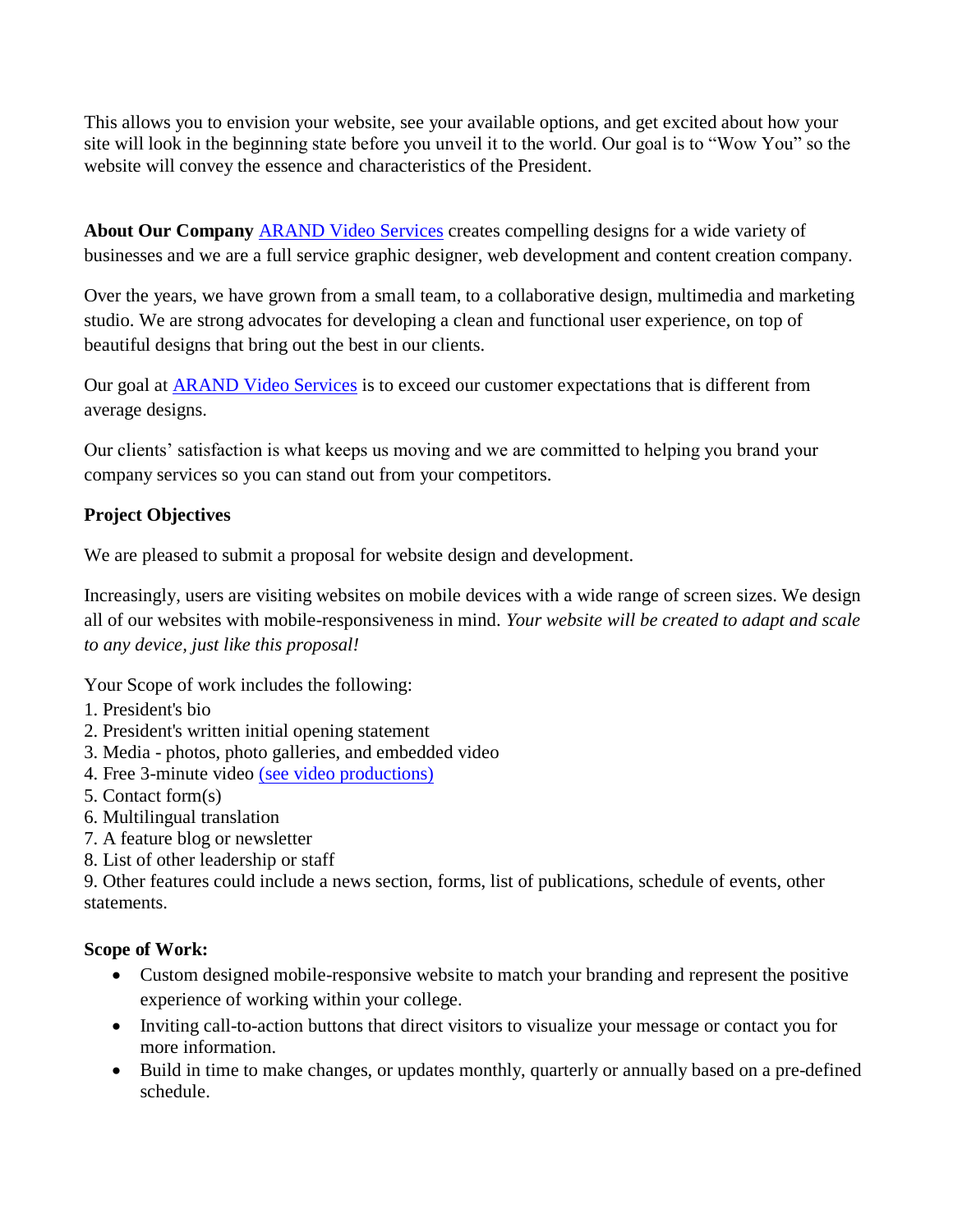#### **Search Engine Optimization:**

- Fully optimized pages for search engine visibility.
- Google My Business tuning.
- Page Speed Optimization.
- Keyword research and implementation.

## **Blog Creation:**

- A well-managed blog will work wonders for your SEO as well as provide a valuable resource for site visitors.
- We customize the CMS dashboard to make editing blog posts and pages easy for you.

## **How it works (The Details)**

# **PROFESSIONAL DESKTOP & MOBILE WEB DESIGN**

Stand out from the crowd of competitors with a modern and professional design that looks great on all devices.

# **COMPANY DOMAIN, AND RELIABLE HOSTING**

Includes a free domain (YourCompany.com), and hosting, all for **one low price.** Want more details? [click here to go to our company website](http://www.arandvideo.net/)

# **YOUR NEW SITE OPTIMIZED FOR SEARCH ENGINES**

We optimize your site for search engine inclusion using your top keywords. Get listed on Google, Yahoo, Bing and more!

## **Timeline [Ready to move forward click here](#page-4-0)**

In order to develop a web site that fulfills all the goals of the web site development project, the proposed web development will take place in several distinct phases or less than **21 days:**

## **Planning & Strategy 3 Days**

## **User Experience (UX) Design**

Discovery, asset collection, and website prototyping.

## **Wireframes**

Sketches and/or page mock-ups are created that reflect the general appearance and the look and feel of the website for visitors.

## **Development 10 Days**

**User Testing** 

Collect feedback on interactive, working design. **Website Development**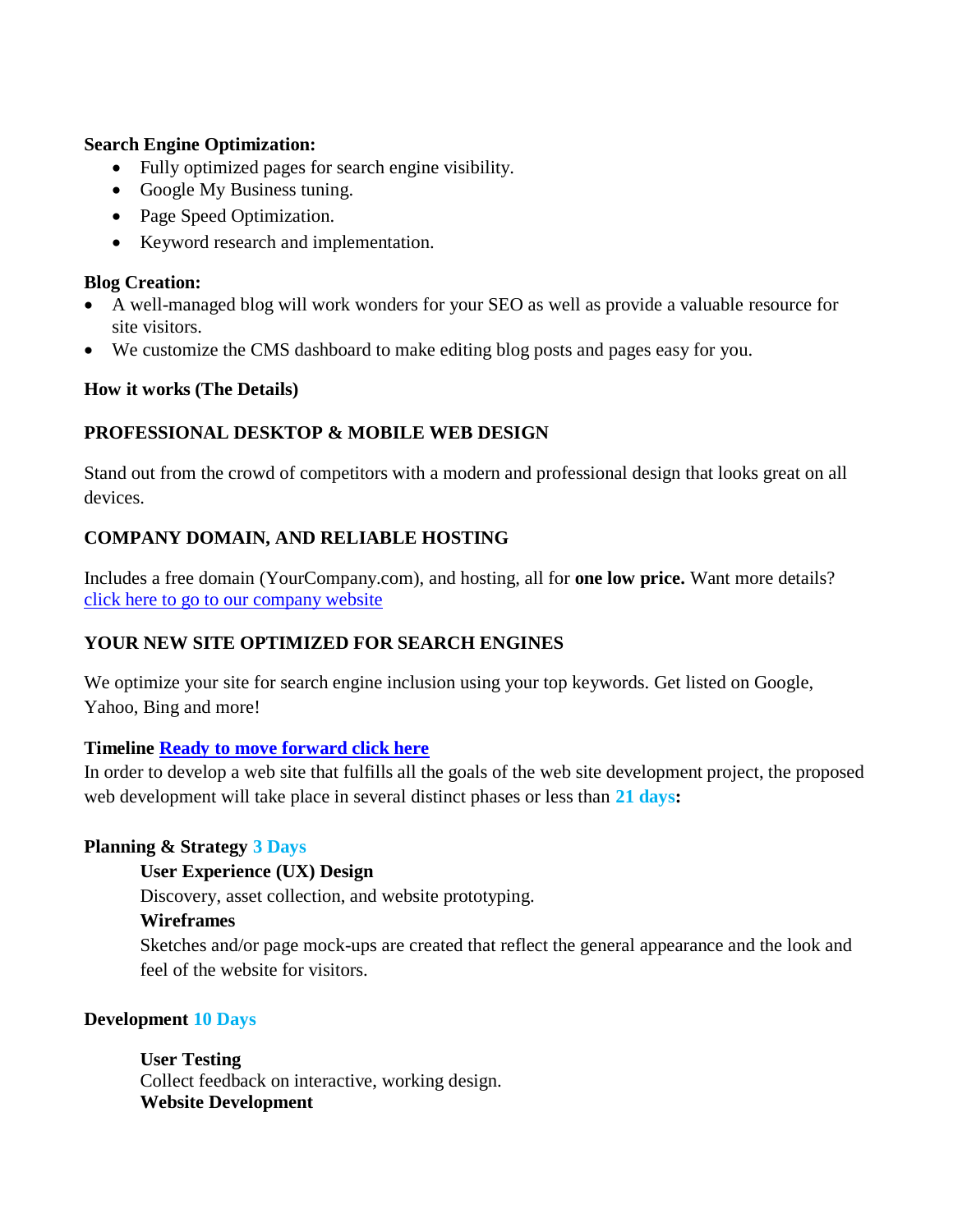HTML Coding, Blog , CMS setup, Responsive Optimization (Ensures your website looks great on all screen sizes and devices)

## **SEO**

On-page optimization for search engines, including keyword placement, title tags, schema microdata, local SEO, and permalink optimizations.

## **Launch 7 Days**

#### **Analytics**

Google Analytics installation that allows tracking of user behavior on the website. **Go Live!** 

Once revisions and modifications are complete, the website will be updated and go live, and the design project will be complete.

#### **Your Investment**

Please find below our project fees:

The payments will be delivered in three milestones as the project progresses. We anticipate about 3 week turnaround time from concept development to site launch.



## **Conclusion**

We are happy to present this proposal for your review. If you have any questions or need additional information amended to the proposal, please let us know.

Once approved, we will contact you to schedule a project launch meeting to make introductions and gather all necessary brand assets before beginning the work.

We appreciation your business in advance! **[Ready to move forward click here](#page-4-0)**

## **The Details**

They say the devil are in the details, but we say the devil is nowhere near this proposal. However if you are a nuts and bolts person and want see the details you can [click on this link](http://www.arandvideo.net/) to take you to our website to view the details.